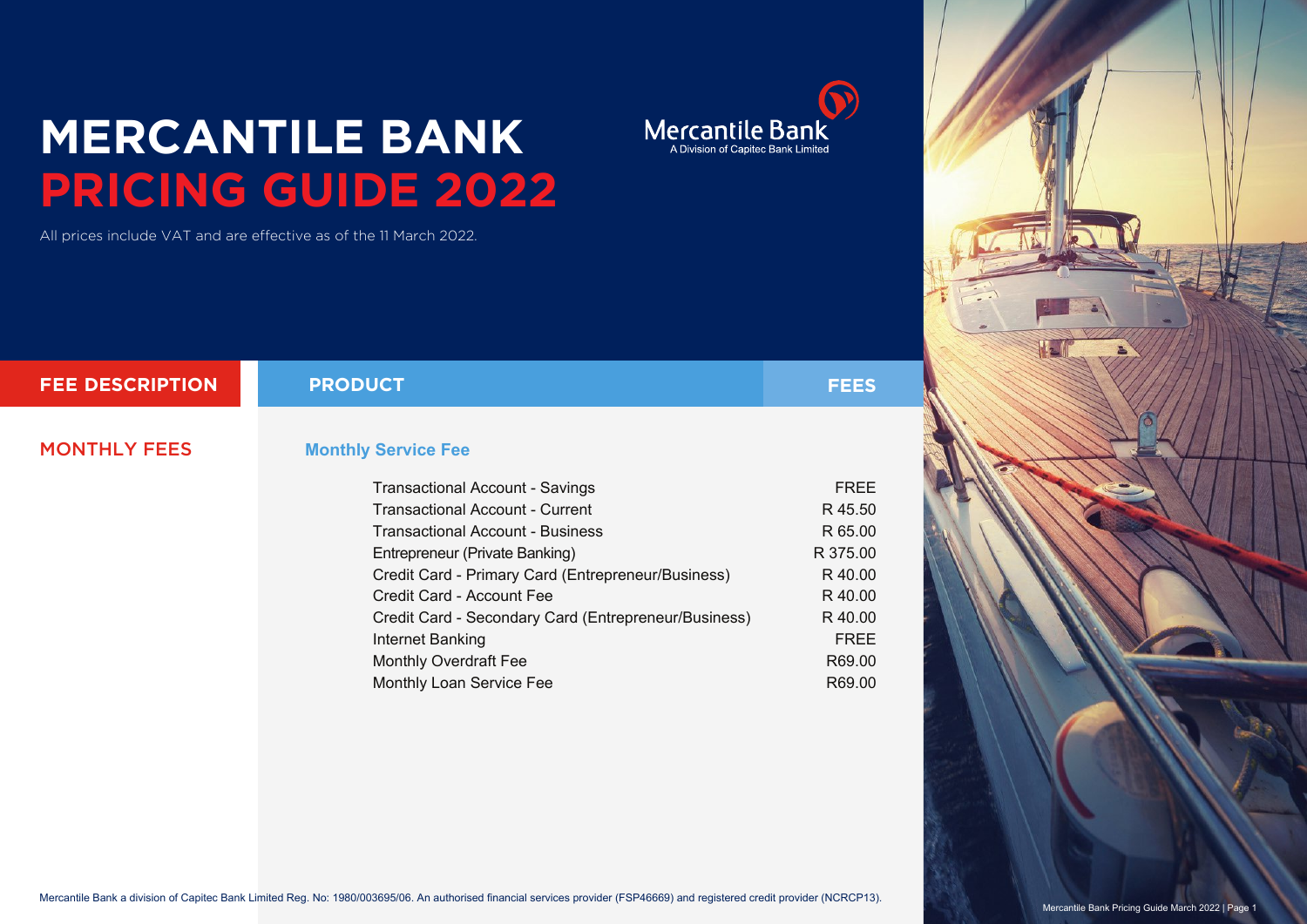| <b>FEE DESCRIPTION</b> | <b>PRODUCT</b>                                                           | <b>FEES</b> | APP/IB      | <b>CAPITEC ATM</b>                    | <b>BRANCH</b>               | <b>INTERNATIONAL</b> | <b>OTHER ATM</b>                       |
|------------------------|--------------------------------------------------------------------------|-------------|-------------|---------------------------------------|-----------------------------|----------------------|----------------------------------------|
| <b>DEPOSIT FEES</b>    |                                                                          |             |             |                                       |                             |                      |                                        |
|                        | <b>Cash Deposit Fee</b>                                                  |             |             |                                       |                             |                      |                                        |
|                        | Savings/Current/Entrepreneur                                             |             |             | R1.00 per R100.00<br>deposited        |                             |                      |                                        |
|                        | Loan Accounts                                                            |             |             | $\bullet$                             |                             |                      |                                        |
|                        | Deposits via Absa Bank                                                   |             |             |                                       | R28.00 + 2.00%<br>deposited |                      |                                        |
| <b>WITHDRAWAL FEES</b> |                                                                          |             |             |                                       |                             |                      |                                        |
|                        | <b>Cash Withdrawal Fee</b>                                               |             |             |                                       |                             |                      |                                        |
|                        | Savings/ Current/ Business Credit Card                                   |             |             | R8.00 per R1000.00<br>cash withdrawal |                             | R70.00               | R10.00 per R1000.00<br>cash withdrawal |
|                        | Entrepreneur Account (Only Saswitch ATM fee included in monthly account) |             |             | <b>FREE</b>                           |                             | R70.00               | <b>FREE</b>                            |
| <b>PAYMENT METHODS</b> |                                                                          |             |             |                                       |                             |                      |                                        |
|                        | <b>Debit Card Purchase Fee</b>                                           |             |             |                                       |                             |                      |                                        |
|                        | Point of Sale                                                            | R 5.00      |             |                                       |                             | R11.50               |                                        |
|                        | Inter-Account Transfer Fee (Transfer between own accounts)               |             |             |                                       | $\bullet$                   |                      |                                        |
|                        | Savings/Current/Entrepreneur/Credit Card                                 |             | <b>FREE</b> | $\bullet$                             | R25.00                      |                      |                                        |
|                        | <b>Internal Mercantile Transfer Fee</b>                                  |             |             |                                       |                             |                      |                                        |
|                        | Savings/Current/Entrepreneur                                             |             | R5.00       | $\bullet$                             | R25.00                      |                      |                                        |
|                        | <b>Debit Order Fee</b>                                                   |             |             |                                       |                             |                      |                                        |
|                        | Savings/Current                                                          | R 5.00      |             |                                       |                             |                      |                                        |
|                        | <b>Entrepreneur Account</b>                                              | <b>FREE</b> |             |                                       |                             |                      |                                        |
|                        | <b>Beneficiary/Bill Payment Fee</b>                                      |             |             |                                       |                             |                      |                                        |
|                        | Savings/Current                                                          |             | R5.00       | $\bullet$                             | R65.00                      |                      |                                        |
|                        | Entrepreneur                                                             | <b>FREE</b> |             |                                       | R65.00                      |                      |                                        |
|                        | Credit Cards - Business/Entrepreneur                                     |             | R5.00       | $\bullet$                             | R65.00                      |                      |                                        |
|                        | <b>Immediate Payment to other bank</b>                                   |             |             |                                       |                             |                      |                                        |
|                        | Savings/Current/Entrepreneur                                             |             | R7.50       |                                       |                             |                      |                                        |
|                        | <b>Payment to Capitec Account</b>                                        |             | R5.00       |                                       |                             |                      |                                        |
|                        | <b>Batch Payment Per Item</b>                                            |             |             |                                       |                             |                      |                                        |
|                        | Savings/Current/Entrepreneur                                             |             | R5.00       |                                       |                             |                      |                                        |
|                        | Internet Banking Future Dated Payment Fee                                |             | R5.00       |                                       |                             |                      |                                        |
|                        | <b>Standing Orders - External Fee</b>                                    |             |             |                                       |                             |                      |                                        |
|                        | Savings/Current                                                          | R 5.00      |             |                                       |                             |                      |                                        |
|                        | Entrepreneur                                                             | Unlimited   |             |                                       |                             |                      |                                        |
|                        | <b>Standing Orders - Internal Fee</b>                                    |             |             |                                       |                             |                      |                                        |
|                        | Savings/Current                                                          | R 5.00      |             |                                       |                             |                      |                                        |
|                        | Entrepreneur                                                             | Unlimited   |             |                                       |                             |                      |                                        |
|                        | <b>Future Dated and Recurring Payments</b>                               |             | R5.00       |                                       |                             |                      |                                        |
|                        | <b>Straight Through Payment (STP)</b>                                    |             | R40.00      |                                       | R178.00                     |                      |                                        |
|                        | <b>SARS Efiling Fee</b><br><b>Balance Order</b>                          | R 10.00     | $\bullet$   | $\bullet$                             | $\bullet$                   |                      |                                        |
|                        | Per Balance order processed                                              | R 42.50     | $\bullet$   |                                       | $\bullet$                   |                      |                                        |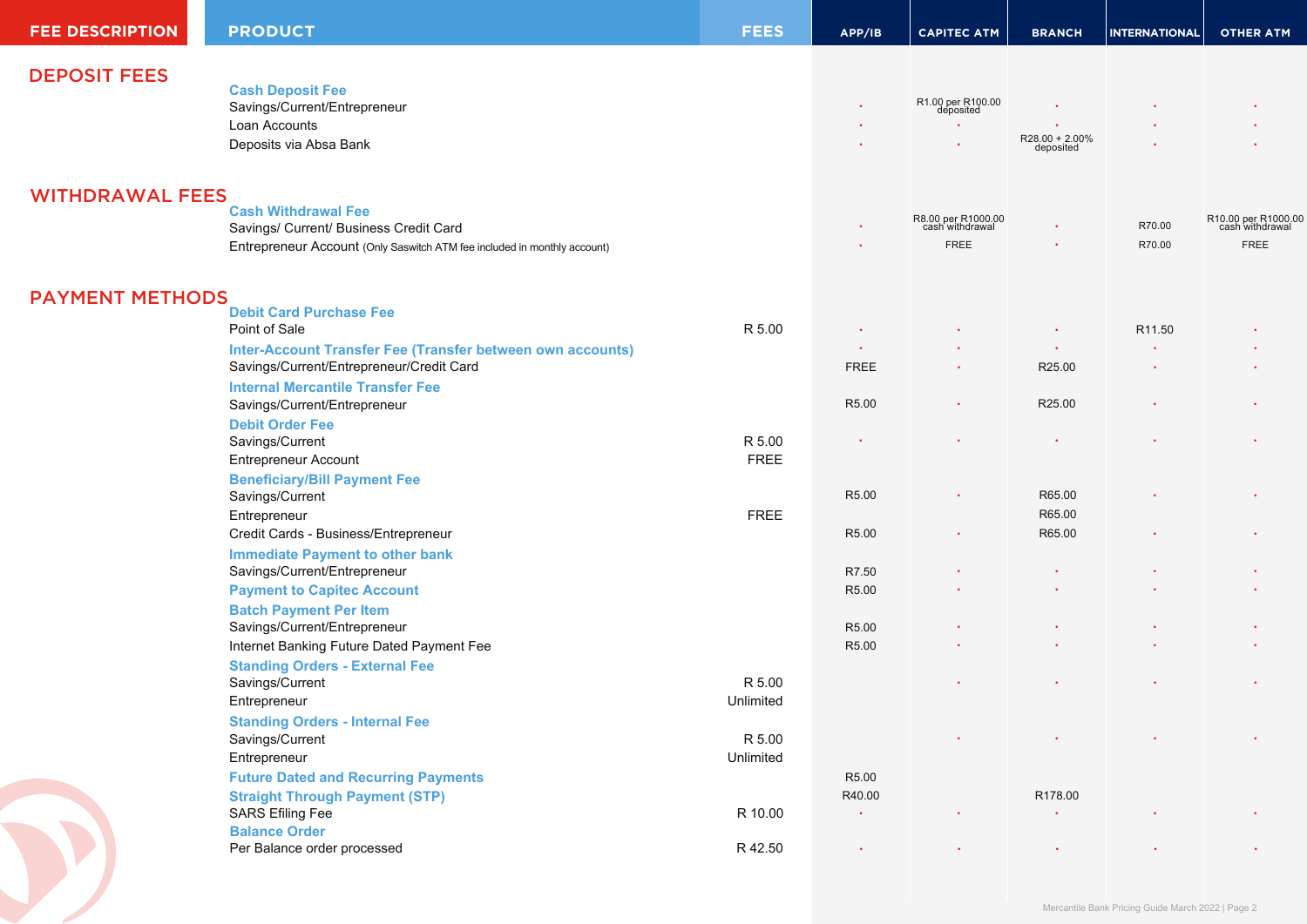| <b>FEE DESCRIPTION</b>  | <b>PRODUCT</b>                                                             | <b>FEES</b> | APP/IB                                                                             | <b>CAPITEC ATM</b> | <b>BRANCH</b>                               | <b>INTERNATIONAL</b>                              | <b>OTHER ATM</b> |
|-------------------------|----------------------------------------------------------------------------|-------------|------------------------------------------------------------------------------------|--------------------|---------------------------------------------|---------------------------------------------------|------------------|
|                         |                                                                            |             |                                                                                    |                    |                                             |                                                   |                  |
| <b>INTERNET BANKING</b> | <b>Payment Recalls</b>                                                     |             |                                                                                    |                    |                                             |                                                   |                  |
|                         |                                                                            |             | R160.00                                                                            |                    |                                             |                                                   |                  |
|                         | Password re-issue                                                          |             | <b>FREE</b>                                                                        |                    |                                             |                                                   |                  |
|                         | Secure Message on Internet Banking                                         |             | <b>FREE</b>                                                                        |                    |                                             |                                                   |                  |
|                         | Beneficiary Notifications via Email, Fax, SMS                              |             | <b>FREE</b>                                                                        |                    |                                             |                                                   |                  |
|                         | PENALTY/UNSUCCESSFUL TRANSACTION FEES                                      |             |                                                                                    |                    |                                             |                                                   |                  |
|                         | <b>Unsuccessful ATM Fee</b>                                                |             |                                                                                    |                    |                                             |                                                   |                  |
|                         | Debit Card                                                                 |             |                                                                                    | R <sub>2.50</sub>  |                                             | R <sub>11.00</sub>                                | R8.00            |
|                         | <b>Credit Card</b>                                                         |             |                                                                                    | R <sub>2.50</sub>  | $\bullet$                                   | R <sub>11.00</sub>                                |                  |
|                         | <b>Standing Order rejected due to Insufficient Funds</b>                   |             |                                                                                    |                    |                                             |                                                   |                  |
|                         | Savings/Current/Entrepreneur                                               | R 7.00      |                                                                                    |                    |                                             | $\mathbf{r} = \mathbf{r} \cdot \mathbf{r}$        |                  |
|                         | <b>Over the Limit Fee</b>                                                  |             |                                                                                    |                    |                                             |                                                   |                  |
|                         | Savings/Current/Entrepreneur/Overdraft                                     | R 100.00    |                                                                                    |                    | Per item causing amount to exceed the limit |                                                   |                  |
|                         | Credit Cards - Business/Entrepreneur                                       | R 100.00    |                                                                                    |                    |                                             |                                                   |                  |
|                         | <b>Debit Order Returns due to Insufficient Funds</b>                       |             |                                                                                    |                    |                                             |                                                   |                  |
|                         | Savings/Current/Entrepreneur                                               | R 7.00      |                                                                                    |                    |                                             |                                                   |                  |
|                         | Credit Cards - Business/Entrepreneur                                       | R 7.00      |                                                                                    |                    |                                             |                                                   |                  |
|                         | <b>Late Payment</b>                                                        |             |                                                                                    |                    |                                             |                                                   |                  |
|                         | Credit Cards - Business/Entrepreneur                                       | R 250.00    |                                                                                    |                    |                                             |                                                   |                  |
|                         | <b>Denied Transaction Fee due to Insufficient Funds</b>                    |             |                                                                                    |                    |                                             |                                                   |                  |
|                         | Internet Banking - Future dated payments/Insufficient funds on action date | R 7.00      |                                                                                    |                    |                                             |                                                   |                  |
|                         | Rejected from Receiving Bank                                               |             | R265.00                                                                            |                    |                                             |                                                   |                  |
|                         | <b>Disputes: False Disputes</b>                                            |             |                                                                                    |                    |                                             |                                                   |                  |
|                         | Credit Cards - Business/Entrepreneur                                       | R 258.43    |                                                                                    |                    |                                             |                                                   |                  |
|                         | <b>Early Redemption of Investment: Admin Fee</b>                           |             |                                                                                    |                    |                                             |                                                   |                  |
|                         | All investments (Excluding 367 Day Notice)                                 |             | 3% on the amount withdrawn for the period to maturity + admin fee of R250.00 + VAT |                    |                                             |                                                   |                  |
|                         | 367 Day Notice                                                             |             | 1% on the amount withdrawn for the period to maturity + admin fee of R250.00 + VAT |                    |                                             |                                                   |                  |
|                         | <b>TESA</b>                                                                | R 345.00    |                                                                                    |                    |                                             |                                                   |                  |
|                         |                                                                            |             |                                                                                    |                    |                                             |                                                   |                  |
| <b>OTHER FEES</b>       |                                                                            |             |                                                                                    |                    |                                             |                                                   |                  |
|                         | <b>Stop Payment</b>                                                        |             |                                                                                    |                    |                                             |                                                   |                  |
|                         | Savings/Current/Entrepreneur/Cheque                                        | R 80.00     |                                                                                    |                    |                                             |                                                   |                  |
|                         | <b>Notifications Fee</b>                                                   |             |                                                                                    |                    |                                             |                                                   |                  |
|                         | Savings/Current/Entrepreneur                                               | <b>FREE</b> |                                                                                    |                    |                                             |                                                   |                  |
|                         | Credit Cards - Business/Entrepreneur                                       | <b>FREE</b> |                                                                                    |                    |                                             |                                                   |                  |
| <b>STATEMENT FEES</b>   |                                                                            |             |                                                                                    |                    |                                             |                                                   |                  |
|                         | <b>First Statements</b>                                                    |             |                                                                                    |                    |                                             |                                                   |                  |
|                         | First Statement on all products via email/post                             | <b>FREE</b> |                                                                                    |                    |                                             |                                                   |                  |
|                         | <b>ATM Mini Statement</b>                                                  |             |                                                                                    |                    |                                             |                                                   |                  |
|                         | Debit Card                                                                 |             |                                                                                    | R5.00              |                                             |                                                   |                  |
|                         | <b>Duplicate Statement and Provisional Statements</b>                      |             |                                                                                    |                    |                                             |                                                   |                  |
|                         | Savings/Current/Entrepreneur                                               | R 25.00     |                                                                                    |                    |                                             |                                                   |                  |
|                         | Credit Cards - Business/Entrepreneur                                       | R 25.00     |                                                                                    |                    |                                             |                                                   |                  |
|                         | <b>Daily Statements</b>                                                    |             |                                                                                    |                    |                                             |                                                   |                  |
|                         | Savings/Current/Entrepreneur                                               | R 100.00    |                                                                                    |                    |                                             |                                                   |                  |
|                         | <b>Weekly Statements</b>                                                   |             |                                                                                    |                    |                                             |                                                   |                  |
|                         | Savings/Current/Entrepreneur                                               | R 50.00     |                                                                                    |                    |                                             |                                                   |                  |
|                         |                                                                            |             |                                                                                    |                    |                                             | Mercantile Bank Pricing Guide March 2022   Page 3 |                  |
|                         |                                                                            |             |                                                                                    |                    |                                             |                                                   |                  |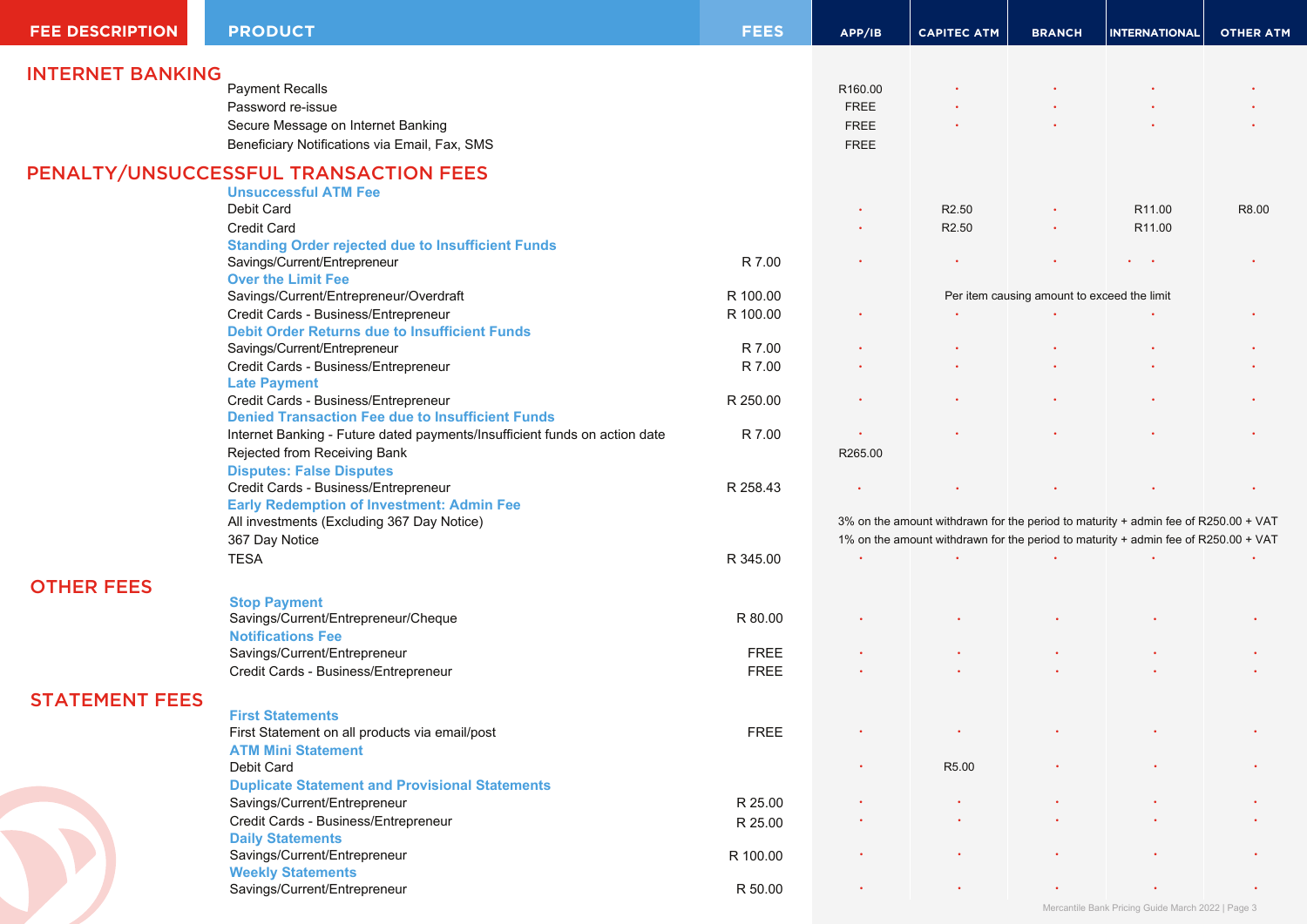| <b>FEE DESCRIPTION</b>   | <b>PRODUCT</b>                                                                                                                              | <b>FEES</b>                 | APP/IB                                                                                                                                                                                                                                                                        | <b>CAPITEC ATM</b> | <b>BRANCH</b> | <b>INTERNATIONAL</b>                              | <b>OTHER ATM</b> |
|--------------------------|---------------------------------------------------------------------------------------------------------------------------------------------|-----------------------------|-------------------------------------------------------------------------------------------------------------------------------------------------------------------------------------------------------------------------------------------------------------------------------|--------------------|---------------|---------------------------------------------------|------------------|
|                          | <b>Twice a Month Statements</b>                                                                                                             |                             |                                                                                                                                                                                                                                                                               |                    |               |                                                   |                  |
|                          | Savings/Current/Entrepreneur                                                                                                                | R 30.00                     |                                                                                                                                                                                                                                                                               |                    |               |                                                   |                  |
| <b>CARD RELATED FEES</b> |                                                                                                                                             |                             |                                                                                                                                                                                                                                                                               |                    |               |                                                   |                  |
|                          | <b>Initiation Fee</b>                                                                                                                       |                             |                                                                                                                                                                                                                                                                               |                    |               |                                                   |                  |
|                          | Credit Card - Gold Individual/Business                                                                                                      | R 250.00                    |                                                                                                                                                                                                                                                                               |                    |               |                                                   |                  |
|                          | New Debit Card                                                                                                                              | <b>FREE</b>                 |                                                                                                                                                                                                                                                                               |                    |               |                                                   |                  |
|                          | <b>Replacement Card</b>                                                                                                                     |                             |                                                                                                                                                                                                                                                                               |                    |               |                                                   |                  |
|                          | Debit Card/All Credit Cards                                                                                                                 | R 100.00                    |                                                                                                                                                                                                                                                                               |                    |               |                                                   |                  |
|                          | <b>Card Delivery Fee</b>                                                                                                                    |                             |                                                                                                                                                                                                                                                                               |                    |               |                                                   |                  |
|                          | <b>Credit Card Courier</b>                                                                                                                  | R 250.00                    |                                                                                                                                                                                                                                                                               |                    |               |                                                   |                  |
|                          | Credit Card Urgent Courier                                                                                                                  | R 454.00                    |                                                                                                                                                                                                                                                                               |                    |               |                                                   |                  |
|                          | Credit Card Urgent Courier - International (Quoted dependant on country destination)<br><b>Re-issue PIN Fee</b>                             | <b>POA</b>                  |                                                                                                                                                                                                                                                                               |                    |               |                                                   |                  |
|                          | Credit Card                                                                                                                                 | R 5.00                      |                                                                                                                                                                                                                                                                               |                    |               |                                                   |                  |
|                          | <b>Balance Enquiry Fee</b>                                                                                                                  |                             |                                                                                                                                                                                                                                                                               |                    |               |                                                   |                  |
|                          | Debit Card                                                                                                                                  |                             |                                                                                                                                                                                                                                                                               | <b>FREE</b>        |               | R9.00                                             | R8.00            |
|                          | Credit Card - Business                                                                                                                      |                             |                                                                                                                                                                                                                                                                               | <b>FREE</b>        |               | R9.00                                             | R8.00            |
|                          | Credit Card - Entrepreneur Card (Private Banking)                                                                                           |                             |                                                                                                                                                                                                                                                                               | <b>FREE</b>        |               | R9.00                                             | <b>FREE</b>      |
|                          | <b>Voucher Retrieval - Local</b>                                                                                                            |                             |                                                                                                                                                                                                                                                                               |                    |               |                                                   |                  |
|                          | All Credit Cards - Business/Entrepreneur                                                                                                    | R 80.70                     |                                                                                                                                                                                                                                                                               |                    |               |                                                   |                  |
|                          | <b>Bidvest Airport Lounge</b>                                                                                                               |                             |                                                                                                                                                                                                                                                                               |                    |               |                                                   |                  |
|                          | Main and Guest Domestic                                                                                                                     | R 237.06                    |                                                                                                                                                                                                                                                                               |                    |               |                                                   |                  |
|                          | Main and Guest Domestic Extended                                                                                                            | R 45.00                     |                                                                                                                                                                                                                                                                               |                    |               |                                                   |                  |
|                          | Main and Guest International                                                                                                                | R 353.07                    |                                                                                                                                                                                                                                                                               |                    |               |                                                   |                  |
|                          | Main and Guest International Extended                                                                                                       | R 45.00                     |                                                                                                                                                                                                                                                                               |                    |               |                                                   |                  |
|                          | <b>Loyalty</b>                                                                                                                              |                             |                                                                                                                                                                                                                                                                               |                    |               |                                                   |                  |
|                          | Entrepreneur (Private Banking)                                                                                                              | 1 Free access<br>on sign up | Free Local Bidvest premier lounge accesses depending on your 3 month average spend. Guests can be brought in at a fee of R237.06 local lounges and R353.07 international lounges and<br>R45.00 extended stay per person if not enough visits earned on the credit card spend. |                    |               |                                                   |                  |
| <b>FOREIGN EXCHANGE</b>  |                                                                                                                                             |                             |                                                                                                                                                                                                                                                                               |                    |               |                                                   |                  |
|                          | <b>Foreign Payments</b>                                                                                                                     |                             |                                                                                                                                                                                                                                                                               |                    |               |                                                   |                  |
|                          | Foreign Inward Payments - SHA/BEN                                                                                                           | R 350.00                    |                                                                                                                                                                                                                                                                               |                    |               |                                                   |                  |
|                          | Foreign Inward Payments - OUR                                                                                                               | R250.00*                    |                                                                                                                                                                                                                                                                               |                    |               |                                                   |                  |
|                          | *Inward Payments Received with "OUR" Charge Option attract a reduced fee as the difference is<br>claimed from the Foreign Bank              |                             |                                                                                                                                                                                                                                                                               |                    |               |                                                   |                  |
|                          | Foreign Outward Payments - SHA/BEN                                                                                                          | R 250.00                    |                                                                                                                                                                                                                                                                               |                    |               |                                                   |                  |
|                          | Foreign Outward Payments - OUR                                                                                                              | R 500.00**                  |                                                                                                                                                                                                                                                                               |                    |               |                                                   |                  |
|                          | ** Outward Payments Sent with "OUR" Charge Option attract a higher fee as the client agrees to<br>cover the Sender's Correspondent Bank Fee |                             |                                                                                                                                                                                                                                                                               |                    |               |                                                   |                  |
|                          | Swift Query Fee                                                                                                                             | R 138.00                    |                                                                                                                                                                                                                                                                               |                    |               |                                                   |                  |
|                          |                                                                                                                                             |                             |                                                                                                                                                                                                                                                                               |                    |               | Mercantile Bank Pricing Guide March 2022   Page 4 |                  |